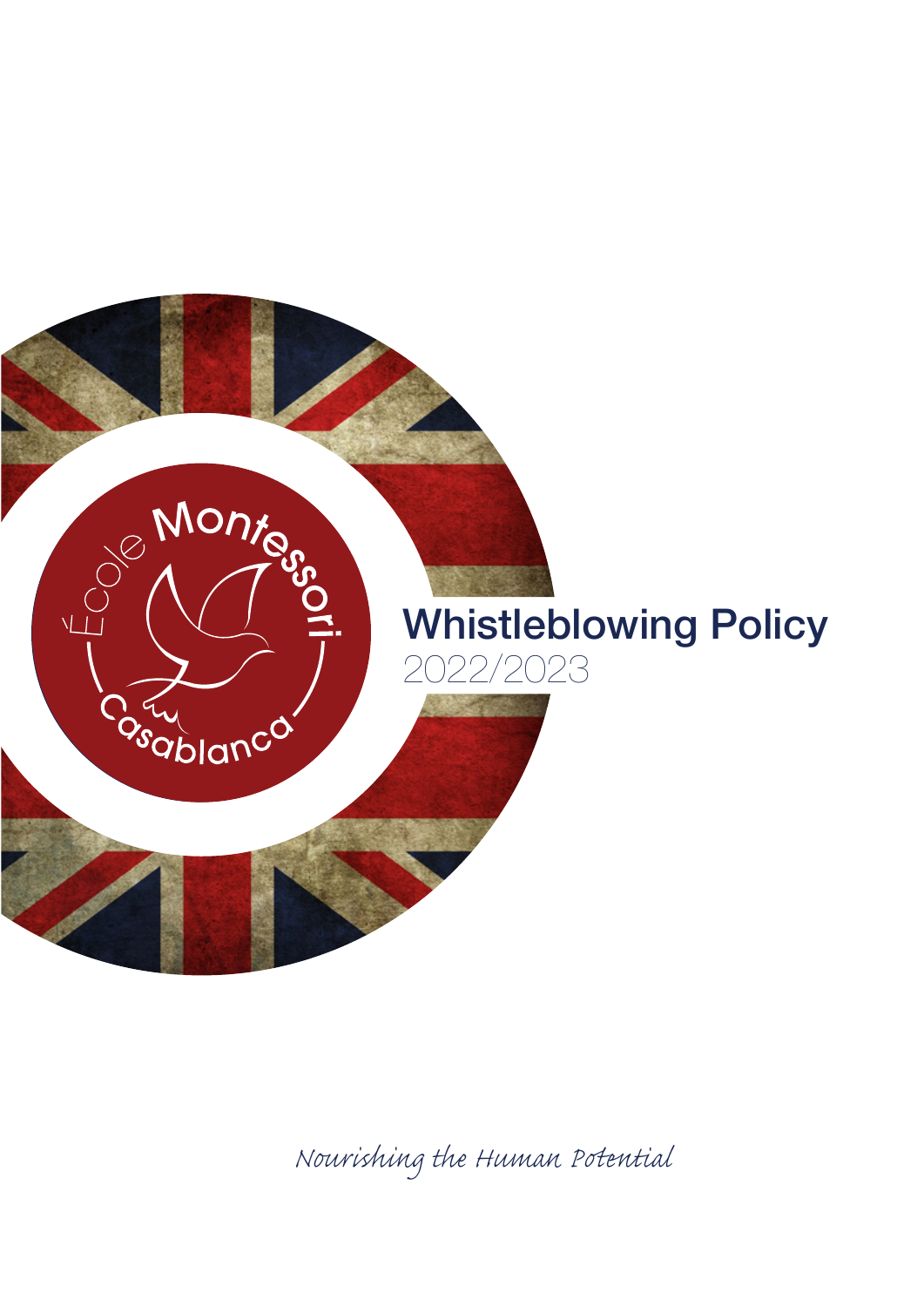

# Whistleblowing

## Definition

Whistleblowing refers to the duty of everyone in school to report any colleague who they believe is doing something wrong or illegal or is neglecting to fulfil the requirements of their work.

#### **Introduction**

Ecole Montessori Casablanca is committed to the highest possible standards and recognises that its staff are often the first to realise that there may be something wrong within the setting. However, they may not express their concerns because they feel that speaking up would be disloyal to their colleagues or they may fear harassment or victimisation. In these circumstances, it may be easier to ignore the concern rather than report what may just be a suspicion of malpractice.

# **Objective**

The aim of this policy and associated procedures is to establish an internal procedure that will encourage and enable staff to raise concerns about any aspect of the setting's practice, (which do not meet the criteria for being dealt with as a complaint, grievance or allegation), in confidence and without fear of reprisals, to ensure that the setting continues to work within best practice and safeguard children and young people.

It is usually but not exclusively connected to the need to safeguard all children at all times and can include:

- someone's health and safety is in danger
- damage to the environment
- a criminal offence
- not obeying the law
- covering up wrongdoing
- misusing school funds and resources
- actions that negatively affect the welfare of children
- failing to follow school processes
- unkindness towards a member of our school community

### **Principles**

This policy is based on the following fundamental principles:

• All staff have the right to raise concerns about perceived unacceptable practice or behaviour.

• The responsibility for expressing concerns about unacceptable practice or behaviour rests with all staff.

• Ecole Montessori Casablanca will not tolerate harassment or victimisation and will take action to protect workers when they raise a concern in good faith.

• Ecole Montessori Casablanca will do its best to protect a whistle blower's identity when he/she raises a concern and does not want his/her name to be disclosed. However, if the concern raised needs to be addressed through another procedure, ex. disciplinary procedure, the worker may be required to provide a signed statement as part of the evidence.